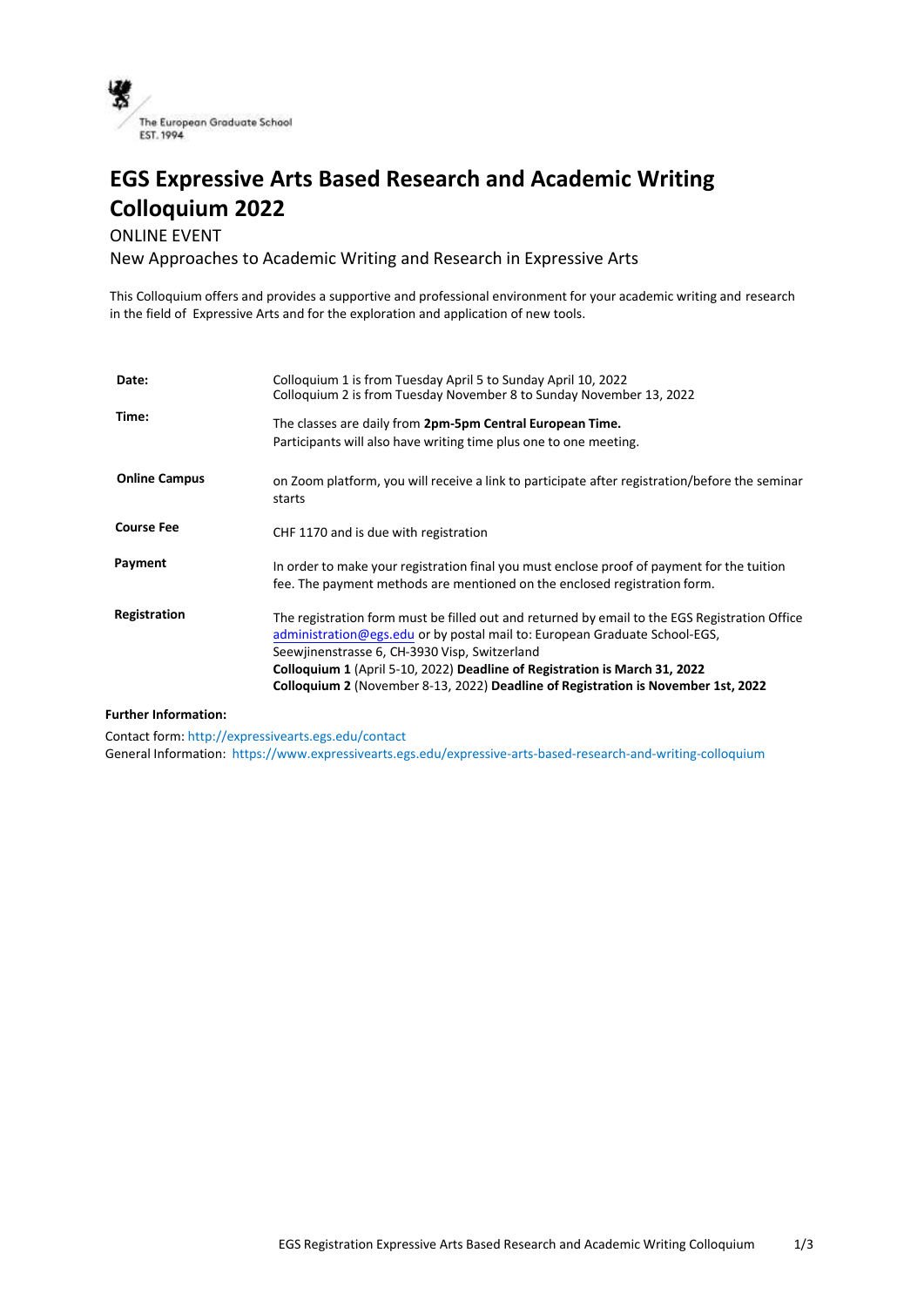## **Registration Form Expressive Arts Based Writing & Research Colloquium 2022**

New Approaches to Academic Writing and Research in Expressive Arts

I want to participate: □ **Colloquium 1, April 5 to April 10, 2022** ☐ **Colloquium 2**, November 8 to November 13, 2022 Please fill the form out digitally and return it by email to the EGS Registration Office [\(administration@egs.edu\)](mailto:administration@egs.edu) **Colloquium 1 (April 5-10, 2022) Deadline of Registration is March 31, 2022 Colloquium 2 (November 8-13, 2022) Deadline of Registration is November 1st, 2022** Gender **□** female □ male Social Security Number First name Surname
Leader and the set of the set of the set of the set of the set of the set of the set of the set of the set of the set of the set of the set of the set of the set of the set of the set of the set of the set of the s Address **contract and a set of the contract of the contract of the contract of the contract of the contract of the contract of the contract of the contract of the contract of the contract of the contract of the contract of** Zip code City State Country Country Country Country Country Country Country Country Country Country Country Country Country Country Country Country Country Country Country Country Country Country Country Country Country Country Country Email □ I am associated with the European Graduate School □ I am interested in Expressive Arts Based Writing<br>□ I am interested in Expressive Arts Based Researc<br>□ I am interested in Expressive Arts Based Researc □ I am interested in Expressive Arts Based Research **Payment** In order to make the registration final for this course, this form must be accompanied by proof of payment for the tuitionfee. ☐ **I give EGS the authorization to charge my CreditCard** Number of credit card Expiration date Amount *Visa or Master Card are the only credit cards accepted at EGS for payment. An administrative service taxof 1% of the due amountwill be added tocredit card payments.* ☐ **I have paid through Bank on (date of payment)** To *RaiffeisenbankMischabel-Matterhorn, Beim Dorfplatz, CH-3906 Saas-Fee, SWITZERLAND* BIC/ Swift code Clearing/Routing Number **80496** IBAN **CH76808080003009811251** Holder of the account The European Graduate School EGS, Seewjinenstrasse 6, CH-3930 Visp, SWITZERLAND **Please make sure that the full amount due is being transferred and received in Swiss Francs at the EGS bank account. Additional charges for international bank transfers of the sender's bank will have to be covered by the sender. Please include your name with the bank transfer.** 

**I hereby confirm that I fully understand the payment conditions of the European Graduate School:** 

Date Signature